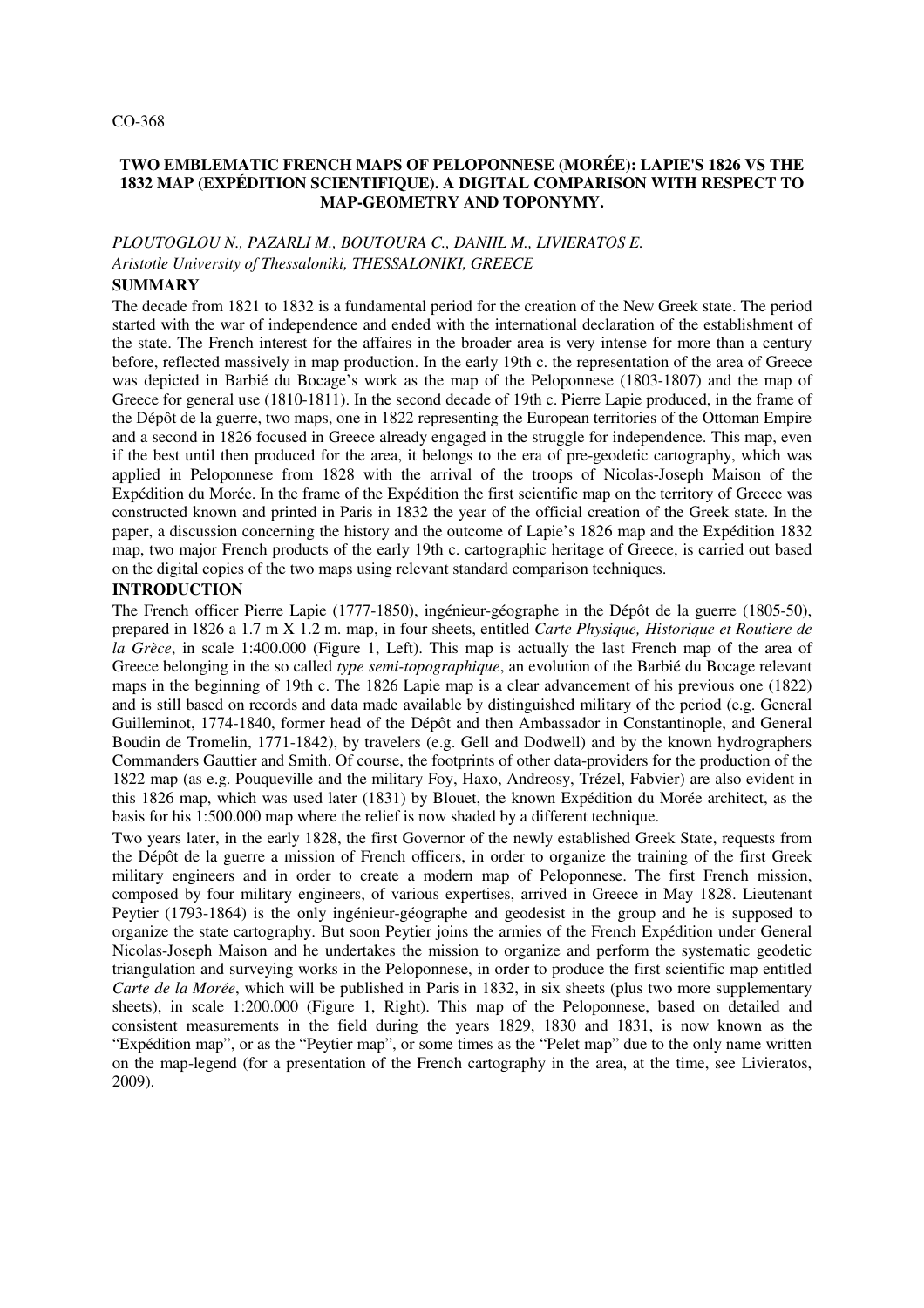



*Figure 1. Left: Piere Lapie, Carte Physique, Historique et Routiere de la Grèce, in scale 1:400.000, 1826. Courtesy: Map collection of the "Sylvia Ioannou Foundation". Right : Expédition Scientifique, Carte de la Morée, in scale 1 :200.000, 1828-1832. Courtesy: Manos Haritatos.*

These two maps, created during the crucial period of the process of birth of the Modern Greek state, indicate the French interest for the area of Peloponnese and represent strong points in the Greek Cartographic Heritage, since the Lapie's map marks the transition from the semi-scientific tradition to the first, for this area, scientific cartographic work of the Expédition, based on geodetic triangulation.

#### **THE REPRESENTATIONS OF GREEK TERRITORIES IN EARLY 19TH C.**

The French cartographer Jean Denis Barbié du Bocage is widely considered as a dominant personality in the representation of Greek territories in the beginning of 19th c. His cartographic work indicates the transition from the old, traditional cartography to the new, scientific cartography, which is inaugurated by the geodetic and topographic works in Peloponnese during the French Morea Expedition (1828-33). In the meantime, the nautical cartographic tradition (end of 17th and the major part of 18th c.) is characterized by the representations and depictions of coastlines in Ionian and Aegean Seas, based on the point position corrections by recent astronomic observations of geographic latitude and longitude, mostly in places near the coastlines (see e.g. Boutoura et al. 2011). Barbié's maps by this time, the classified map of Peloponnese (1803-1807) and the Map of Greece for general use (1810-1811) are characteristic products of the so-called "transition cartography" from the old way representations to the new ones.

As a result of French aspirations on the Balkan Peninsula and the Ottoman Empire, based on the domination of the Dalmatian coasts and the Ionian Islands, the French cartography shows a great interest to map these areas during the first years of 19th c. Among the relevant cartographic products of the period is a map less known by Gaetan Palma, printed in Trieste in 1811, during the French domination of the area (1809-1813). This bilingual map, in Greek and French, is based on old material, corrected by recent astronomic observations and according to data provided by various travelers (see Pazarli, 2010).

The two maps of Greece, edited in the second decade of 19th c. by Lapie (1822, 1926), could be seen as the evolution of Barbié's cartography, with the addition of new data elaborated in the Dépôt, in combination with records and data provided by Pouqueville's traveling in Greek lands. The first Lapie map, entitled *Carte Générale de la Turquie d'Europe*, is edited in Paris, in fifteen sheets, with total dimensions 2.20x1.70 m., in scale 1:800.000. Two significant military and political personalities of the era, with remarkable cartographic and travelling experience, provided Lapie the material for the edition: Guilleminot, and de Tromelin, with the assistance of other officers, some known for their involvement in the military affairs in Greece during the first years of the Independence (Themeli-Katifori, 1985), as well as with the assistance of travelers and hydrographers.

#### **THE 1826 LAPIE MAP**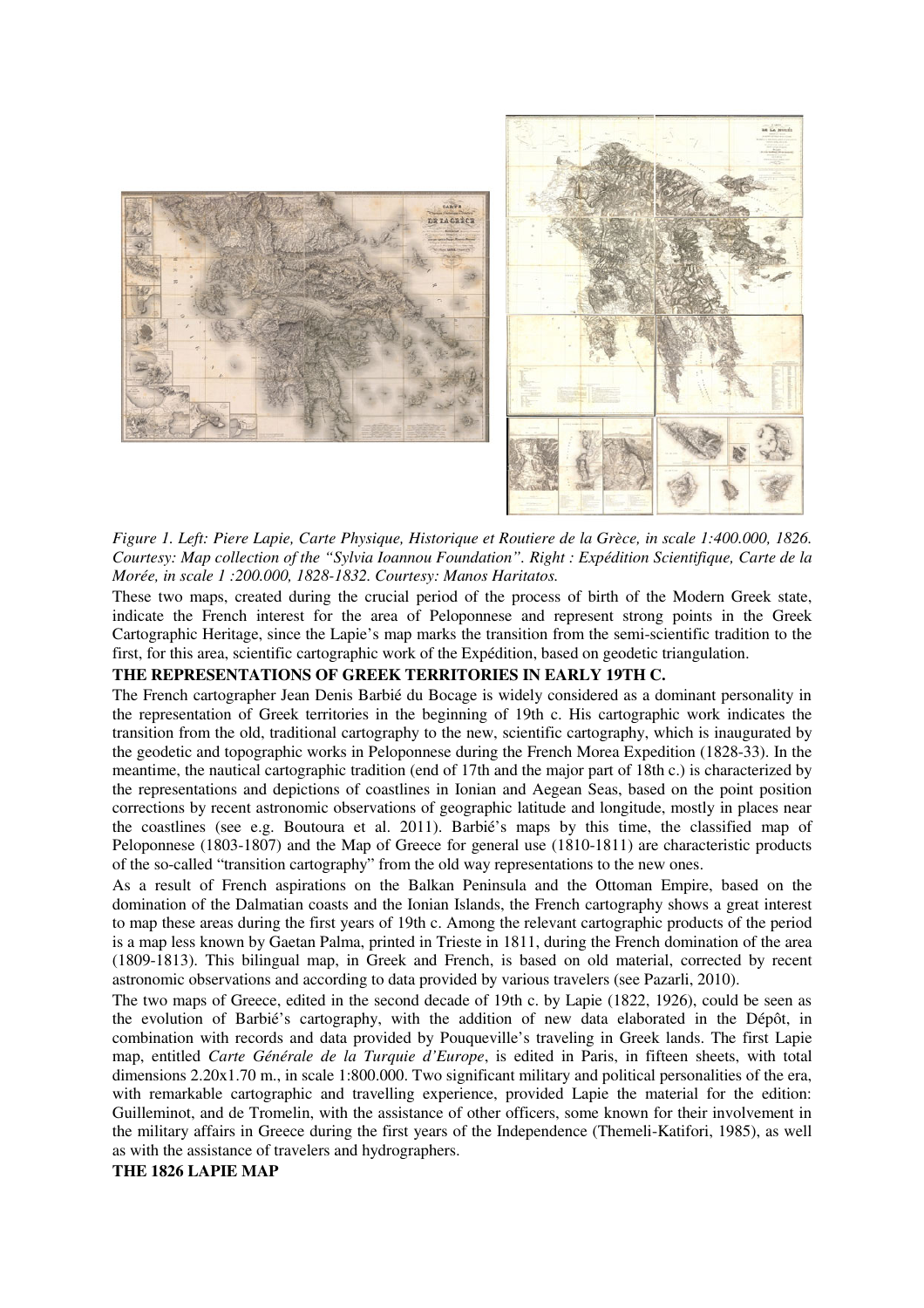The second Lapie map, in 1826, in four sheets, entitled, is a depiction of Greek areas from the Ionian island Corfu to the island of Naxos in the Aegean Sea (in longitude) and from the mountain Ossa to the island of Kythira (in latitude). This map, with total dimensions  $1.70x1.20$  m., in  $1:400.000$  scale and it is based on data and material (see Hase, 1827) provided by de Tromelin and Guilleminot, as well as on travelers' texts, and in measurements of coastlines made in the Greek Seas by Gauttier and Smith (in Cyclades islands and in west coast of Peloponnese respectively). Inside the map, there are insets with depictions of cities of strategic importance in larger scales (for more, see Livieratos 2009).

As reported by Livieratos (2009) there is a reference by Quérard that the classified, for many years, Barbié's map of Peloponnese (1807), was used in the military operations during the Greek War of Independence *...aujourd'hui elle sert à faire la guerre dans cette contrée...,* (Quérard, 1827) without other explanation. Another relevant note, about the use of Lapie's map in the military activities in the Aegean Sea is given by Lapie's student Dufour (1826): *...vaut-on connoitre dans quelles eaux et su quelles plages*  les enfans de la Grèce régénérée joignent, attaquent et brûlent les vaisseaux des Ottomans, if faut *consulter l'Archipel dressé par M. le chevalier Lapie...*

## **THE 1828-1832 EXPEDITION MAP**

When the French troops of General Maison arrived in Peloponnese in August 1828, the Dépôt approved, as a matter of first priority, the edition of a high quality map, efficient for the troops' needs. The incorporation of the first scientific mapping of Greece in the frame of Expédition de Moreé, resulted the first scientific map of Greece, a high quality cartographic work, derived by systematic geodetic and topographical measurements, in the largest until then scale, the latter compared only with the relevant Venetian military maps of the beginning of 18th c.

The results of the geodetic, topographical and cartographic field work were exported to Paris. There, the map of Peloponnese was edited and published just as a supplement …*among the issues of botanic and zoology, under a common cover…,* as the key creator of the map Jean Pierre Eugène Félicien Peytier bitterly mentioned (Saitas 1996). For this gifted and experienced engineer-geographer Peytier, his partners and the results of the mapping works, see Livieratos 2009 and the references there, especially Sivignon 1996 and Tsakopoulos 1996.

The geodetic works begin in April 1829 and completed in April 1831 (Peytier, Puillon-Boblay, Servier 1833). Between September 1831, when Peytier returns to France, and the first months of 1832, the works of processing, computations and reductions of the field measurements and the map drawing are completed in Dépôt. The same year the map, entitled *Carte de la Morée*, is edited, in six sheets (plus two more supplementary sheets), in scale 1:200.000, in Flamsteed equivalent projection.

The geometric precision of the Peloponnese map is varying, because though the initial field works were detailed and rigorous, including height measurements, soon later from the end of 1829, the works are accelerated for the urgent needs of the French military Staff. The result of this acceleration of the field work was the simplification of the procedures in the field.

Two more map-sheets are added in the original six sheets map in larger scales representing sites of strategic interest (for more, see Livieratos 2009).

Beginning in 1833, the French officers surveyed areas in east Central Greece and Euboea (Peytier 1835). The second mapping proceeds until 1849, twenty years after the start of Expedition's cartographic works. In this year, Soitoux completes the field works in Thermopyles and Athens, while in the meantime (1837-1840) the geodetic works in Western Greece and the triangulation link with the Ionian Islands are completed (Conteaux (1841).

#### **COMPARING THE MAPS**

The comparison focusing on the Peloponnese allows the extraction of important elements related to the spatial documentation in the area which was the centre of the New Greek state. This comparison is assisted today, in a variety of ways, by the digital technologies in which the maps under comparison are embedded. The maps, even very close in time, belong to different cartographic typology, as e.g., a) are given in two different scales, the Lapie map in half the scale of the Expédition map, b) are products of different processing methods, the Lapie map is a "semi-topographic" map (according to Barbié du Bocage terminology, indicating the pre-geodetic era of mapping) whereas the Expédition map is a geodetically derived map based on triangulation and on original field measurements and c) are aiming at different targets: the Lapie map at the description of the physical and historical milieu of the country as well as its land crossing (roads) and the Expédition map at the exact spatial placement and differentiation of sites and toponyms as spoken at the period.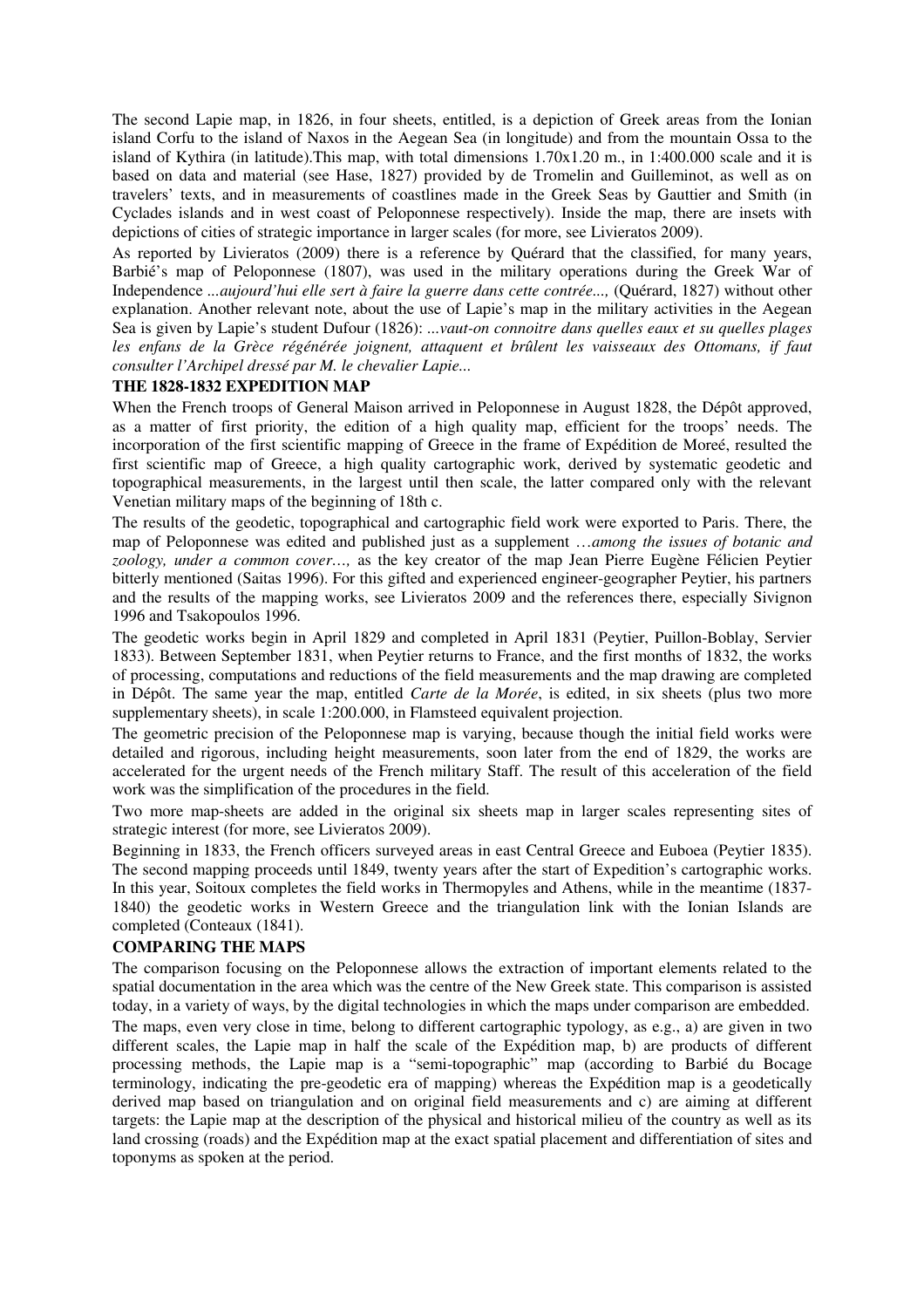Nevertheless, even with these differences it is interesting to attempt a comparison, which it is easy today with the digital support, in order to derive some results which are not visible if following the traditional, so to say, analogical (pre-numerical) way in the comparative analysis of maps. The digital analysis, among other assisting results, enriches the taxonomy impact in the cartographic heritage discussion which is growing in our times.

The experiments carried out here are targeted both at the geometric and at the thematic content of the two maps. Considering the scale difference as treatable in our experiment a) by reducing in half the scale of the Expédition map for the geometric comparison with the Lapie map and b) by increasing two times the Lapie map for the thematic comparison with the Expédition map we derive the results illustrated in the following figures.

Concerning the geometric aspect, we can see, in Figure 2, the second order polynomial projection difference of the two maps when the Lapie map is fitted to the Expédition map given in the Flamsteed equivalent projection. In Figure 3, the severe deviations of the Lapie representation of the east Peloponnese coastline from a modern counterpart are shown (Right) which is not the case in the relevant Expédition representation (Left). Concerning the thematic aspect some very interesting results are coming out form the comparison, some not always conformal with the expected principles known today in the cartographic theory. The first result is that the Lapie's map is reproducing more antique toponyms than the Expédition map. In Lapie map the road network of the time is displayed as a principal theme, which surprisingly is not the case in the Expédition map. Lapie's toponyms are reflecting a somehow older naming recalling in some cases the Venetian legacy in that geographic area. On the contrary the Expédition map reports place names which are closer to those used by the population keeping also the place name lettering which is closer to the Greek writing. In the Expédition map, the differentiation of symbolism is much more systematic and broad than that of the Lapie map. As far as the density of the toponyms is concerned the relevant generalization rules, associated to the scale of representation, are not generally respected as it is evident in the case of the Figure 4. In some cases the toponymy density is similar, as it is shown in the example of Figure 5 and in other cases the generalization rule, according to the scale, is applied as one can see in Figure 6.



*Figure 2. Left: The Expédition map (1828-1832) in the equivalent Flamsteed map projection. Right: The projection alteration of the Lapie 1826 map when best fitted in the Expédition map according to a second order polynomial transformation.*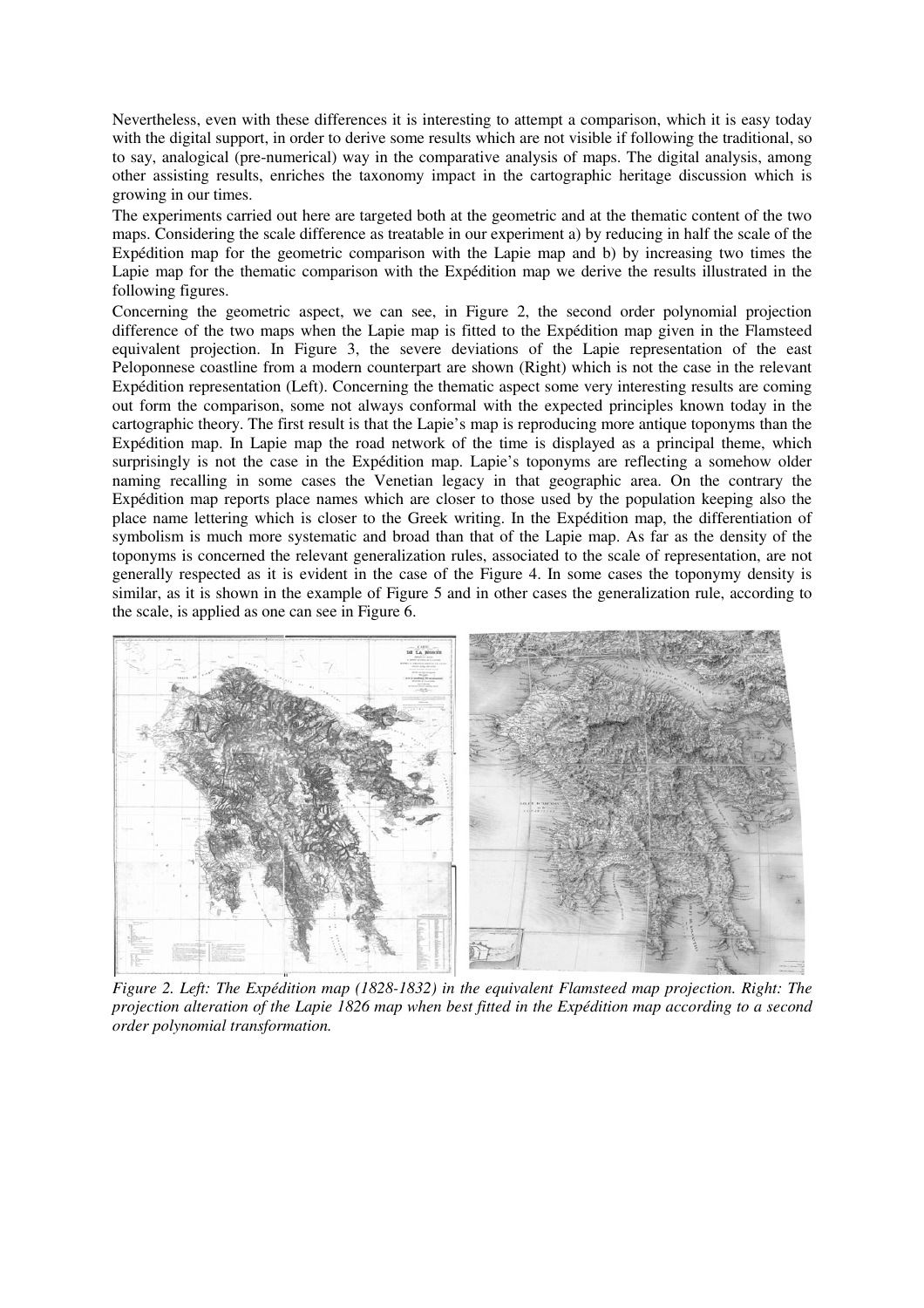

*Figure 3. Left: The modern coastline representation in bleu, best fitted onto the Expédition map. Right: The modern coastline representation in bleu, best fitted onto the Lapie map. Large coastline discrepancies are marked within red.*



*Figure 4. The territory of Patras – Chateau de Morée (Rhium) in Expédition map (left) and in the Lapie map (right). The dense toponymy in Lapie's map is impressive, despite the smaller scale of its representation (half of that of the Expédition map).*



*Figure 5. The territory of Argos – Nauplie in Expédition map (left) and in the Lapie map (right). The toponymy density in the maps is more balanced with respect to the original scale of the maps.*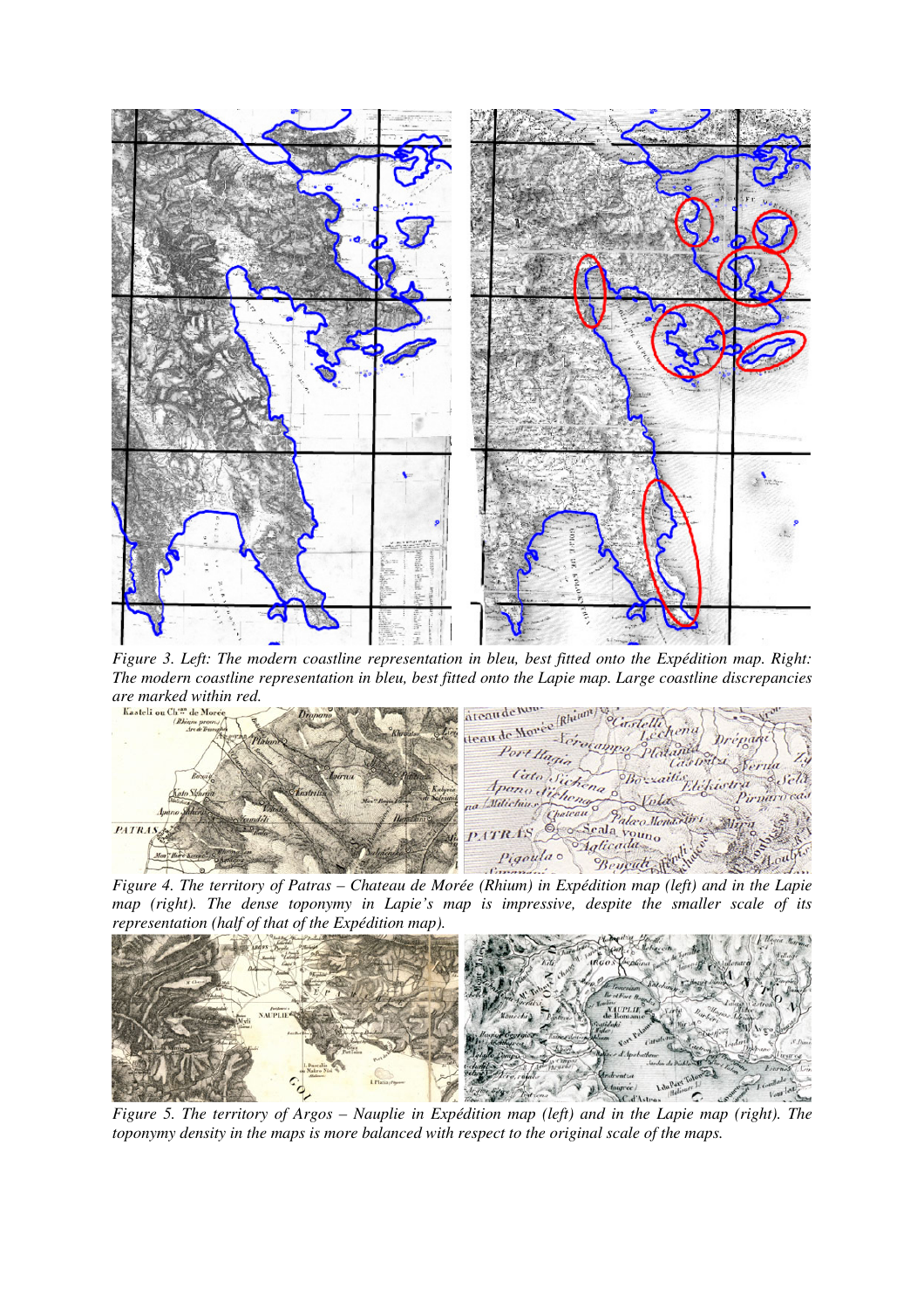

*Figure 6. The territory of Cape Matapan (Taenaron prom.) in Expédition map (left) and in the Lapie map (right). The toponymy is now less dense in Lapie's map than in that of the Expédition map.*

# **CONCLUSIONS AND PROPOSALS FOR FURTHER RESEARCH**

The two maps studied here, mark a turning point in the cartographic heritage, of French origin, of the most important period of the decade in which Modern Greece was born. The Lapie 1826 map is the last example of a cartography based on the accumulation of scholar processes, travellers' reports and point positioning of latitude and longitude whilst the Expédition 1828-1832 map is based on geodetic triangulation and modern surveying. The advancement of the quality in the geometric content of the second map is indisputable, compared to the first map content. But can not escape our attention the fact that even if the coastline discrepancies of the Lapie map with respect to the Expédition map is generally constant, there are some local cases where the relevant consistency is exceptional. This leads to the opening of a further investigation in order to determine which parts of the Lapie's coastline are better surveyed and compatible to the Expédition coastline. Concerning the accuracy heterogeneity of the Expédition map, mentioned above, an interesting research could be spatial distribution of this heterogeneity in order to detect eventual priorities in keeping high accuracy in the field measurements. On the other hand, the question is open for the thematic content of the maps under comparison. Here, despite the great difference in scale, the thematic information given in the maps are certainly complementary. The generalization rule concerning the proportional relationship of toponyms density with respect to the map scale (high density in large scale vs low density in small scale) is not always the case in our comparison. This means that in the prescientific cartography this rule was not always the case.

It turns out that the comparison using digital technologies can help us to detect interesting points for further research: concerning e.g. the variety in density and the origin of Lapie's toponyms, it may be useful to compare Lapie with previous maps. The road networks and the method used for the terrain representation in the transition from the "semi-topographic" to the scientific cartography are also subjects open to further investigation. The different way that the toponyms are given in each map, is reflecting the transition to the new, scientific, more "realistic" and more accurate 19th c. maps, which reflect the geostrategic policies in the area, requiring representations of actual data instead of historical information, as it was the common practice in 18th c. scholar and partially in "semi-topographic" cartography.

Moreover, given the fact that the Expédition map even today recalls the interest on of historical topography and archaeological research in Peloponnese (Witmore 2005), it is obvious that a comparative study with other material of the area's cartographic and archaeological heritage from that time, such as e.g. the works by Leake (1830) could be of great importance (for a discussion on the issue see Livieratos 2009, with reference to Leake and Curtius).

# **REFERENCES**

Boutoura, C., A. Tsorlini, M. Daniil, E. Livieratos (2011), "Evaluating some numerical parameterization in the early French cartography of the Aegean Sea", 25th International Cartographic Conference, Paris, 3-8 July 2011.

Conteaux (1841), "Note sur les operations géodésiques exécutées en Grèce et dans les îles Ioniennes...", *Bulletin de la Société de Géographie*, 2me ser., t. XVI, Nos. 91-96, p. 55.

Dufour, A. H. (1826), "Revue générale: Carte général de la Grèce", dans J. B. Eyriès et Malte-Brun, *Nouvelles Annales des Voyages de la Géographie et de l'Histoire*, Tome XXIX, Paris: Gide Fils, p. 120.

Hase, K. – B. (1827), *Book review in the Journal des Savans*, Janvier 1827, p. 13.

Livieratos, E. (2009), *Cartographic adventures of Greece, 1821-1919*. Athens: MIET-ELIA (in Greek).

Pazarli, M. (2010), "On the early 19th c. map by Gaetan Palma, printed in Trieste, 1811", *e-Perimetron*, Vol. 5, No. 3, 160-171.